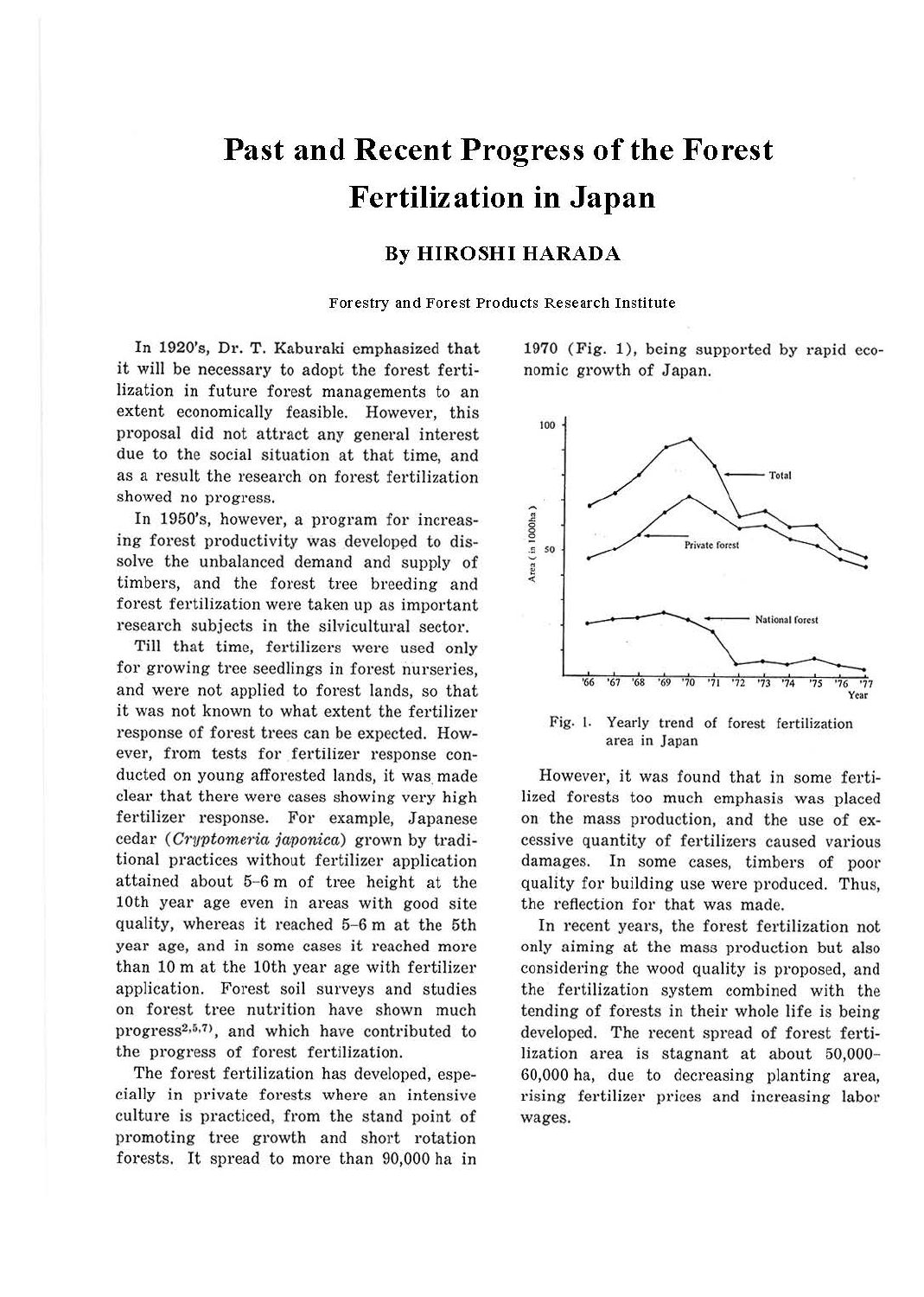## **Present status of young forest** fertilization<sup>1,4)</sup>

The fertilizer application at the time of tree planting is effective in promoting height growth and foliage growth of trees. Consequently it shortens weeding period, and accelerates the crown closure of forest stands. A guidline for the rate of fertilizer application at the planting time is given in Table 1. It is safe to reduce the rate when seedlings are feeble, or under a long spell of drought. In some cases, the fertilizer application is made in the second year, instead of the planting time, after the survival of seedlings is confirmed.

The fertilizer application is made about three times, either successively in 2-3 years or every other year. The application rate in the second year is  $10-20\%$  more than that of the planting time, and the rate in the third year is 10-20% more than that of the second year. As to the fertilizer placement, it is recommended to apply fertilizer into shallow ditches opened at a side of trees, or to broadcast to a circle around each tree, followed by shallow soil covering.

Plantings at proper sites and appropriate fertilizations can reduce weeding terms and hasten the crown closure of forest stands.

### **Present status of adult forest f erilization**

To maintain the soundness of adult forests, the tending, such as removal of vines, pruning and thinning, is practiced. The fertilization is made by keeping a close relation with the tending. Namely, as the tree growth slows down by pruning, the fertilization is made with a purpose of promoting it's recovery and reducing a period required for occlusion after pruning. As the crown closure of forest stands is broken temporarily by the thinning, the fertilization is made to recover it. The fertilization at 10 years prior to the final cutting (at present, it is done at  $45-55$  years old for Japanese cedar) is made in many cases in expecting an increased volume at the final cutting.

For adult forest fertilization, not only compound fertilizers containing nitrogen, phosphorus and potassium but also straight fertilizers like ammonium sulfate or urea are used. Simple broadcasting of fertilizers is good enough, because fine roots of trees are densely distributed close to the soil surface of adult forests. A common rate of application is 100 kg/ha/year in terms of nitrogen (N). Successive applications in 2-3 years or applications every 1-2 years for 3 times are usual. For large areas, aerial fertilizations (using single-engined planes or helicopters) are employed.

It is observed that the width between an-

| <b>Species</b>                          | Fertilizer elements per seedling |             |           |
|-----------------------------------------|----------------------------------|-------------|-----------|
|                                         | N(g)                             | $P_2O_5(g)$ | $K_2O(g)$ |
| Japanese cedar (Cryptomeria japonica)   | $8 - 12$                         | $5 - 7$     | $5 - 7$   |
| Japanese cypress (Chamaecyparis obtusa) | $8 - 10$                         | $5 - 6$     | $5 - 6$   |
| Japanese red pine (Pinus densiflora)    | $6 - 8$                          | $4 - 5$     | $4 - 5$   |
| Poplar sp.                              | $24 - 40$                        | $16 - 28$   | $12 - 34$ |
| Ecualyptus sp.                          | $16 - 32$                        | $10 - 20$   | $8 - 27$  |
| Paulownia sp.                           | $24 - 48$                        | $16 - 32$   | $12 - 40$ |
| General broad leaves trees              | $10 - 14$                        | $7 - 8$     | $5 - 8$   |

**Table 1. Application rate of fertilizer at planting time**